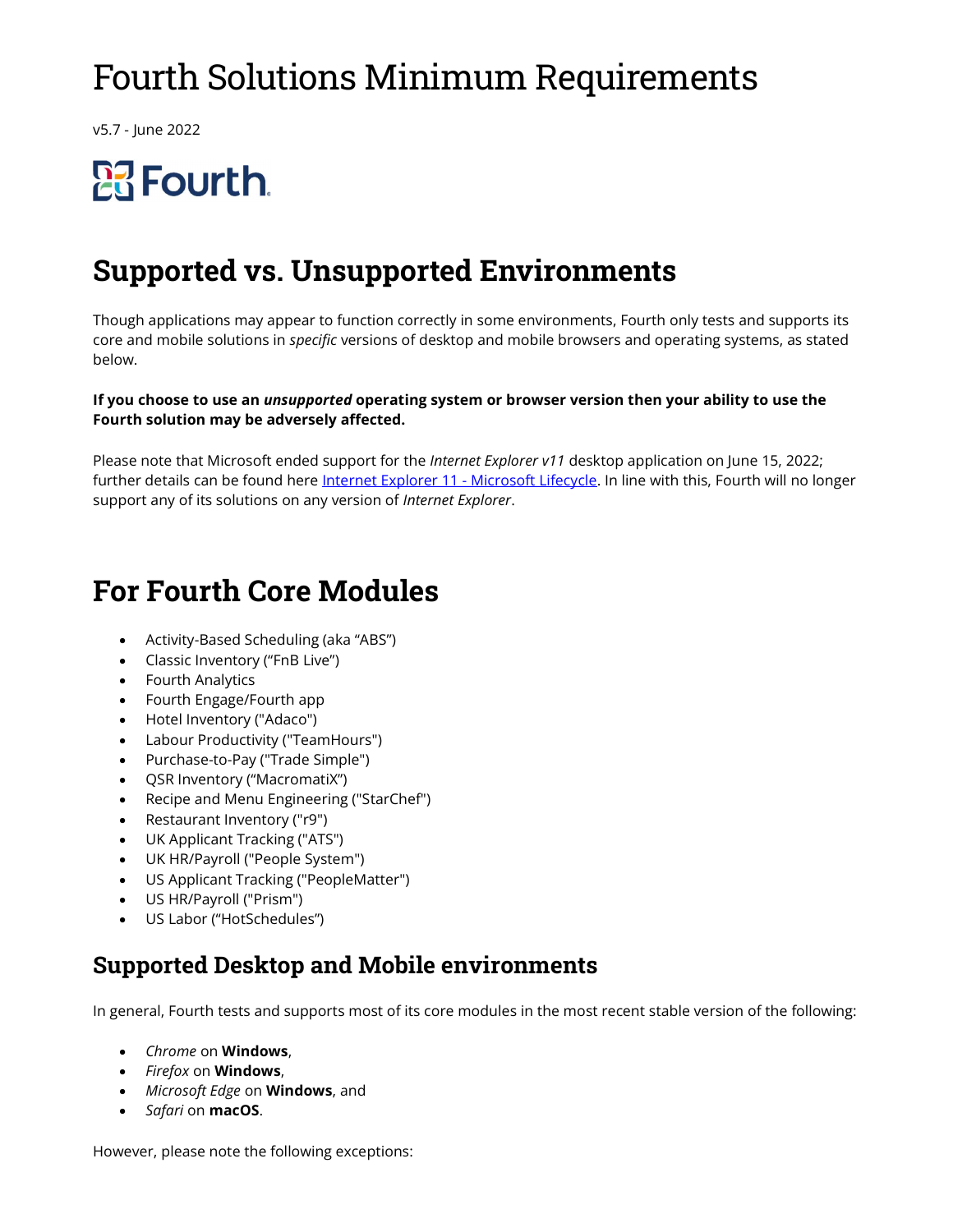- Fourth Hotel Inventory ("Adaco") can **only** function on **Windows (macOS** is not supported) and in the most recent stable version of the following:
	- o Microsoft Edge, and
	- o Chrome with the Chrome extension "ClickOnce" installed.
- Restaurant Inventory ("r9"), Recipe and Menu Engineering ("StarChef") and Purchase-to-Pay ("Trade Simple") are **only** supported in the most recent stable version of Chrome on Windows (macOS is not supported)
- Classic Inventory ("FnB Live") is **only** supported on **Windows (macOS** is not supported) in the most recent stable versions of the following:
	- o Microsoft Edge, and
	- o Chrome.
- UK Applicant Tracking ("ATS") is currently **only** supported in:
	- o The most recent stable version of Chrome on **Windows**, and
	- $\circ$  On mobile devices, it is supported in the most recent stable versions of Chrome on iOS\* and **Android**\* and in the Fourth Android app and Fourth iOS app.
- Activity-Based Scheduling ("ABS") is not currently supported in Microsoft Edge on Windows but is supported in the most recent stable version of the following:
	- o Chrome and Firefox on **Windows**,
	- o *Chrome* on **macOS**, and
	- $\circ$  On mobile devices, Safari and Chrome on **iOS**\* and **Android**\* but not currently in the Fourth Android app and Fourth iOS app.
- The following are **also** supported in the most recent stable version of *Chrome* on **macOS**:
	- o Activity-Based Scheduling ("ABS")
	- o Fourth Analytics
	- o Fourth Engage/Fourth app
	- o QSR Inventory ("MacromatiX")
	- o US Applicant Tracking ("PeopleMatter")
	- o US Labor ("HotSchedules")
- Fourth Analytics is also supported on mobile devices for dashboard viewing only in the most recent stable versions of Safari and Chrome on **iOS**\* and **Android**\* and in the Fourth Android app and Fourth iOS app.
- Fourth Engage/Fourth app is **also** supported on mobile devices with the most recent stable versions of *Safari* and Chrome on **iOS**\* and **Android**\* and in the Fourth Android app and Fourth iOS app.
- US Applicant Tracking ("PeopleMatter") is supported in the **two** most recent stable versions of the following:
	- o Microsoft Edge, Chrome and Firefox on Windows,
	- $\circ$  *Safari* and *Chrome* on **macOS**, and
	- o On mobile devices, Safari and Chrome on **iOS**\* and **Android**\* but not currently in the Fourth Android app or Fourth iOS app.
- QSR Inventory ("MacromatiX") is supported in the most recent stable versions of the following:
	- o Microsoft Edge, Chrome and Firefox on Windows,
	- $\circ$  *Safari* and *Chrome* on **macOS**, and
	- o On mobile devices, Safari and Chrome on **iOS**\* and **Android**\* but not currently in the Fourth Android app or Fourth iOS app.
- US Labor ("HotSchedules") is supported in the most recent stable versions of the following:
	- o Microsoft Edge, Chrome and Firefox on Windows,
	- $\circ$  *Safari* and *Chrome* on **macOS**, and
	- $\circ$  On mobile devices, Safari and Chrome on **iOS**<sup>\*</sup> and **Android**<sup>\*</sup> and in the Fourth Android app and Fourth iOS app.

\*See below for specifications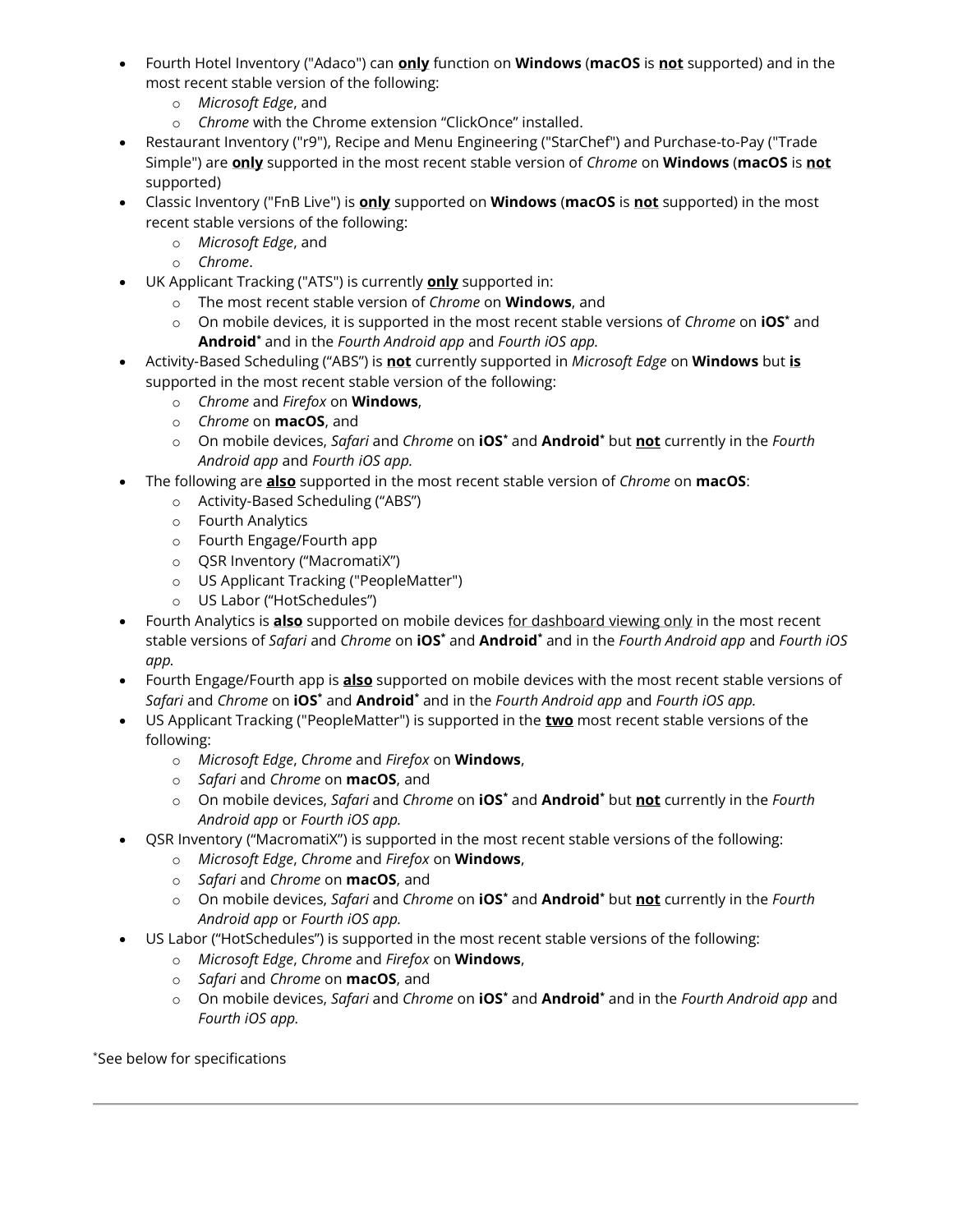## Fourth Mobile Applications

- UK Employee Self Service application (aka "ESS")
- My Schedule application
- Inventory Counting application
- Inventory Ordering application
- Inventory Receiving application
- Inventory Transfers application
- Inventory Menu Cycles application

Note that the HotSchedules Mobile Application is not covered by this document but more information can be found on our Customer Community: HotSchedules Mobile Application Version Policy and Supported Platforms.

#### Supported iOS environment

- Devices with 64-bit processors e.g. iPhone 5s, iPhone SE and more recent models; iPad Mini and iPad (4thg)
- iOS version: last two major versions
- The most recent stable version of:
	- o the Fourth iOS app,
	- o Safari, or
	- o Chrome.

#### Supported Android environment

- Phones and Tablets with:
	- o Minimum screen density: "hdpi" (~240dpi)
	- o Minimum screen size: "large"
- Android version: last three "named" versions
- The most recent stable version of:
	- o the Fourth Android app, or
	- o Chrome

Please note the following exceptions:

- The Menu Cycles application is currently **only** supported in the most recent stable version of Chrome on iOS and Android tablets
- The Ordering, Receiving, Counting and Transfers applications are not currently supported in Safari or Chrome on **iOS** or **Android** devices - please use the latest version of the Fourth iOS or Android apps
- The My Schedule application and the UK Employee Self Service application ("ESS") are **not** currently supported in Chrome on Android devices - please use the latest version of the Fourth Android app

#### Mobile Apps in Desktop environments

Fourth also supports some of its mobile applications in the following desktop environments, as follows:

- All mobile applications are supported in the most recent stable version of the Chrome browser on Windows, and
- The My Schedule and the UK Employee Self Service ("ESS") applications are **also** supported in the most recent stable version of the Safari browser on macOS, and
- The Menu Cycles application is **also** supported in the most recent stable version of *Chrome* on **macOS.**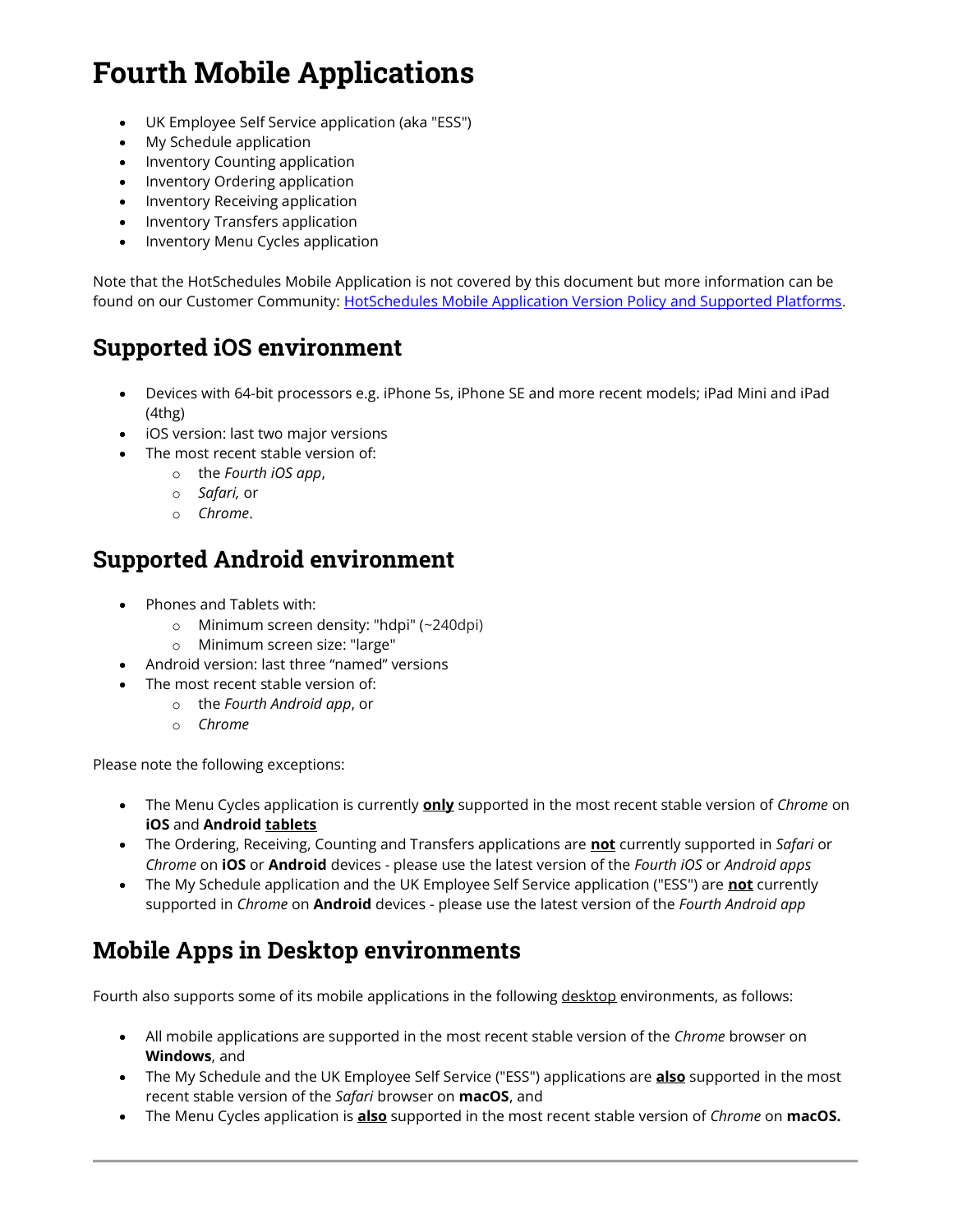## Fourth POS Integration Agent

Fourth offers several ways to integrate with your POS system, but the most common is our integration agent, a small piece of software installed on your back-of-house PC that synchronises various POS data with Fourth on a daily basis.

To install the integration agent, a Fourth technician will need to be granted temporary access to the machine via a remote session to complete the installation. Full details of the installation package, service architecture, network requirements, and configuration requirements can be found on our Customer Community: Agent Architecture.

The most common tasks required to complete a standard integration are:

- 1. Opening specific ports on any firewalls to enable communication with our services (aka 'whitelisting') see Network communication requirements below for more details
- 2. Ensuring bandwidth spike rules don't prevent the Agent from downloading the appropriate POS package
- 3. Disabling or adjusting any virus scanners/malware protection software that sometimes misidentifies the Agent as a potential virus/malware
- 4. Configuring things like content filtering to not block returns of requests. Content filtering is most often part of the firewall configuration
- 5. A stable, high-speed internet connection, i.e. no dial-up or cellular/mobile connection see Network quality and Network bandwidth below for more details

## Network configuration

#### Network communication requirements

Fourth's Software-as-a-Service (SaaS) solutions are intended to be easily consumable from a suitable client device with a supported web browser or appropriate mobile app, and public Internet access (i.e. HTTP, HTTPS). This should require little or no configuration for customers that allow this access by default. Customers utilising user devices located behind firewalls, proxy servers or other network security solutions that restrict this access must enable this communication to Fourth. This may include enabling WebSocket support within some solutions.

Purchasing & Inventory ("Adaco") customers will additionally require access to TCP port 444.

Customers using the Fourth POS Integration Agent to transfer data to and from their POS machines are required to make a few network configuration changes, including allowing access to TCP port 443 outbound and inbound. Full details of these requirements can be found on our Customer Community: Whitelisting Requirements.

Note that some other non-application-orientated elements of the Fourth solution (such as integrations, data uploads/downloads, feeds etc.) may require additional connectivity above and beyond standard web connections. Fourth's customer services or implementation teams will be able to assist with this, as required.

NB: If your firewall, proxy, or Internet services load balance connectivity across multiple external IP addresses it is possible that some services may be negatively impacted. This is because some elements of Fourth services require a persistent client IP address for the length of the session. The Fourth customer services or implementation teams can discuss the needed configuration with the customer's technical team if this is the case.